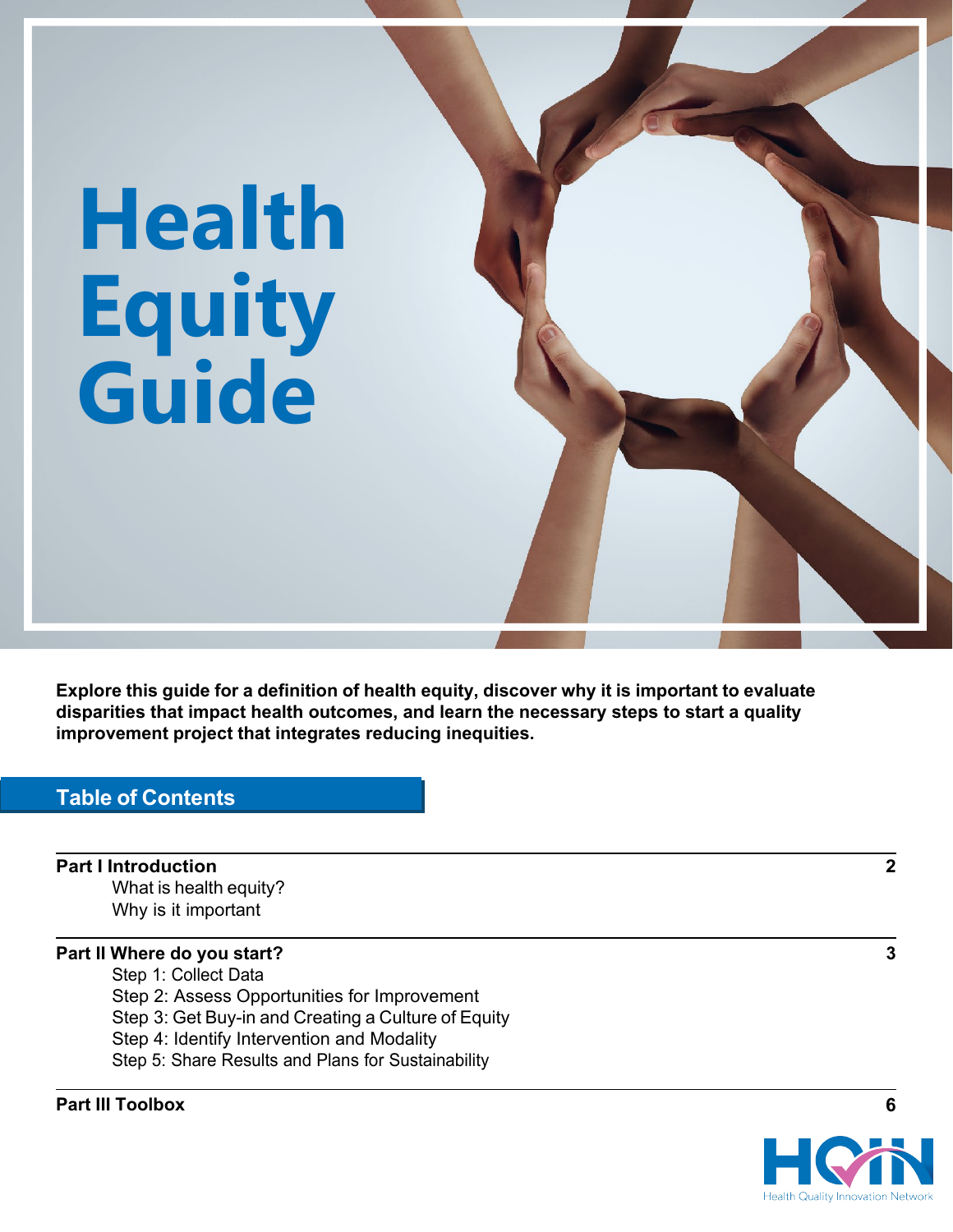# **Part I** Introduction

# **What is Health Equity?**

Understanding the difference between equality and equity is a crucial component to reducing health disparities among vulnerable populations. Equality speaks to providing the same access to treatment regardless of individual circumstances. Conversely, health equity refers to providing care without biases that factor in social determinants of health in patients' treatment. The Robert Wood Johnson Foundation defined it best, "Health equity means that everyone has a fair and just opportunity to be as healthy as possible. Equitable care requires removing obstacles to health such as poverty, discrimination, and their consequences, including powerlessness and lack of access to good jobs with fair pay, quality education and housing, safe environments, and health care."

To [learn more on](https://www.rwjf.org/en/library/research/2017/05/what-is-health-equity-.html#%3A%7E%3Atext%3DWhat%20is%20health%20equity%3F%20In%20a%20report%20designed%2Cjust%20opportunity%20to%20be%20as%20healthy%20as%20possible) health equity and how to begin a discussion, see What is Health [Equity? A Definition](https://www.rwjf.org/en/library/research/2017/05/what-is-health-equity-.html#%3A%7E%3Atext%3DWhat%20is%20health%20equity%3F%20In%20a%20report%20designed%2Cjust%20opportunity%20to%20be%20as%20healthy%20as%20possible) and Discussion Guide - RWJF

## **Why is it Important**

The lack of health equity can have profound health implications for people. According to the [2019](https://www.ahrq.gov/sites/default/files/wysiwyg/research/findings/nhqrdr/chartbooks/patientsafety/2019qdr-patient-safety-chartbook.pdf) [National Healthcare Quality and Disparities](https://www.ahrq.gov/sites/default/files/wysiwyg/research/findings/nhqrdr/chartbooks/patientsafety/2019qdr-patient-safety-chartbook.pdf) [Report,](https://www.ahrq.gov/sites/default/files/wysiwyg/research/findings/nhqrdr/chartbooks/patientsafety/2019qdr-patient-safety-chartbook.pdf) an estimated number of hospital-acquired conditions in the U.S. is approximately 2.55 million cases and 1.15 people per 100,000 population in age-standardized mortality rate due to adverse effects of medical treatment. In addition, the report showed people in poor households and people of color received worse care than their counterparts. Addressing disparities can be complex, multidimensional, individually based (socio-economical and environmental factors), and challenging. For example, rural communities face challenges such as fewer local doctors, poverty, and remote locations. While in urban communities, there may be other challenges they face that include food deserts, exposure to toxic elements, and long wait times for doctor's appointments. Each community has its unique challenges and reasons why it is essential for organizations and providers to address these inequities as part of their care to ensure quality care.

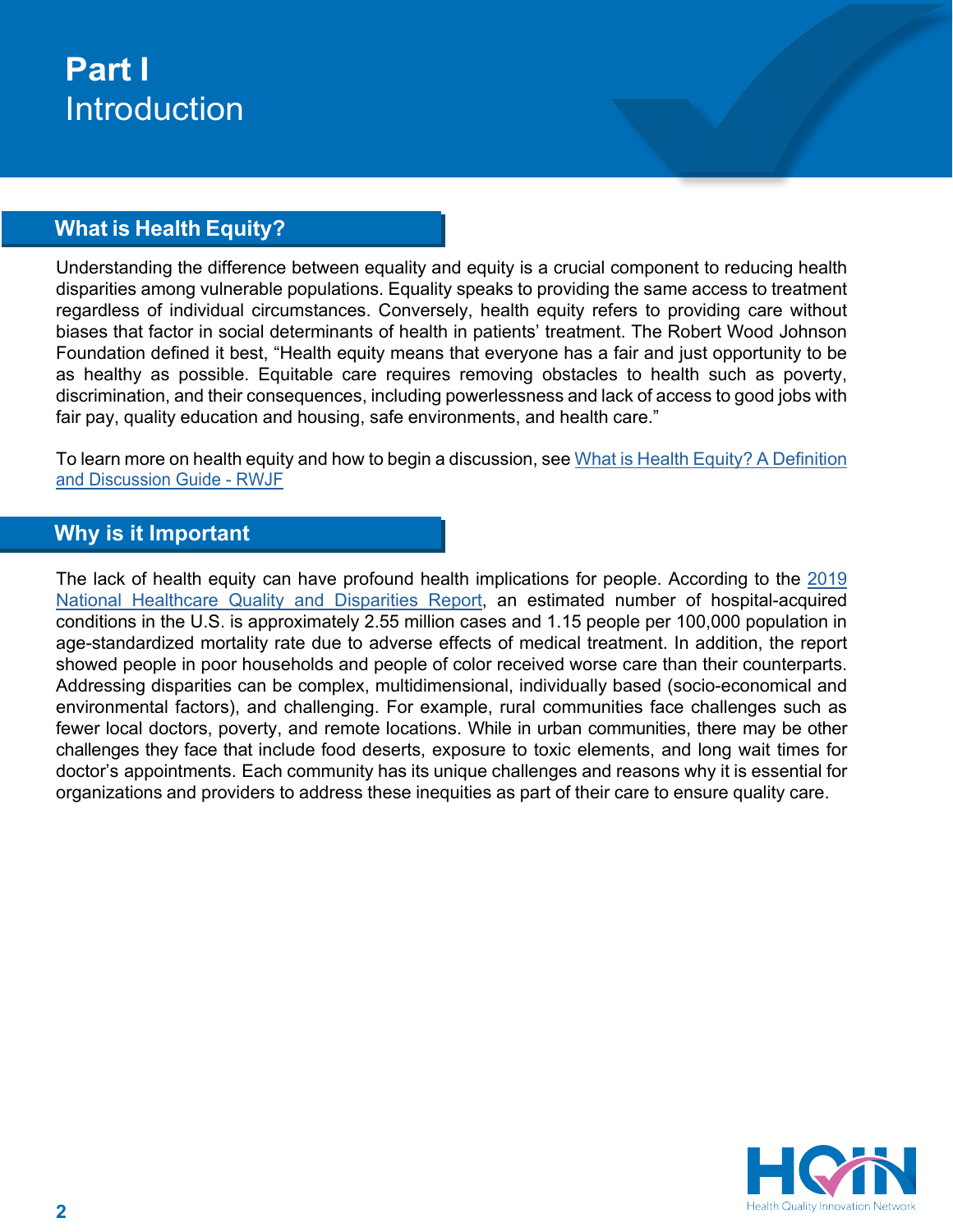# **Part II** Where Do You Start?

# **Step 1: Collect Data**

- $\triangleright$  Identify an area of interest to show improvement and determine measures. (i.e., readmissions, patient safety, care coordination, etc.)
- $\triangleright$  Determine what data sets are available to stratify. Approaching disparities requires the ability to stratify data and review factors contributing to inequitable care provided to your population and taking action.
	- o **Race, Ethnicity, and Language (REAL)** data is commonly used and collected. Measures, such as readmissions rates, can be stratified by race, ethnicity, and preferred language to give you a closer look at the population most affected. Therefore, accurate data must be obtained to depict your patient population and determine what is impacting their health outcome. REAL data is collected during registration at the point of service entry. Ensure the process is in place for registrars to ask questions on race, ethnicity, and language from patients and caregivers to capture and document accurately. Having uniformity in race categories will keep the documentation consistent. Provide staff who are responsible for registration with a [script](https://hqin.org/resource/real-data-collection-script-and-definition/) and possible responses to ensure staff a comfort level in collecting REAL data.
- $\triangleright$  Additional data sets to be considered and equally important are disability status, sexual orientation/gender identity, veteran status, geography and /or other social determinants of health or social risk factors.
	- o **[Sexual Orientation/Gender Identity \(SOGI\)](http://glma.org/_data/n_0001/resources/live/GLMA%20guidelines%202006%20FINAL.pdf)** data can be collected in several ways:
		- Information can be obtained through patient portals and transmitted to an EHR.
		- Questions can be included on registration form for all patients as part of the demographic section along with information about race, ethnicity, and date of birth.
		- Providers and their care team can ask questions during the patient visit/pre-admission as a part of a social or sexual history discussion, for example.
	- o **Social Determinants of Health (SDOH)** data can be collected through various screening tools, such as the **Health [Related](https://innovation.cms.gov/files/worksheets/ahcm-screeningtool.pdf) Social Needs assessment**. Organizations can implement the protocol for responding to and assessing patients' assets, risks and experience [\(PRAPARE\)](https://www.nachc.org/research-and-data/prapare/toolkit/) or the [Accountable Health Communities model](https://innovation.cms.gov/media/document/ahcm-screeningtool-companion) and train existing staff (i.e., registrars/front desk staff), dedicated screeners (i.e., community health workers) or volunteers (i.e., interns) to collect and act on the SDOH impacting their population.

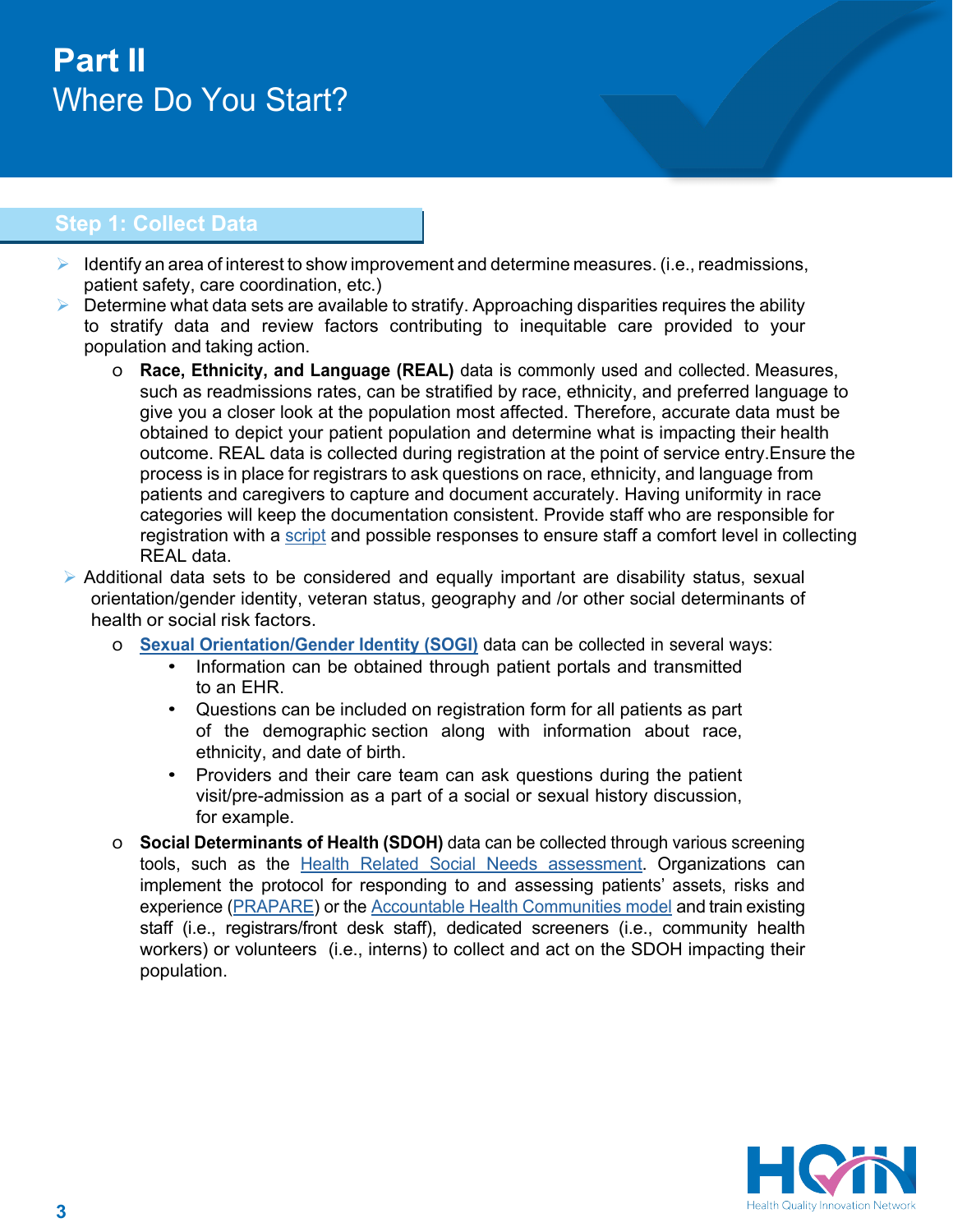## **Step 2: Assess Opportunities for Improvement**

Once your organization has decided what area to focus on and identified measures to stratify, analyze and track, you can take it a step further to determine whether disparities are driving performance.

- $\triangleright$  Identify the problem and conduct a [root cause analysis](https://www.cms.gov/Medicare/Provider-Enrollment-and-Certification/QAPI/Downloads/FishboneRevised.pdf#%3A%7E%3Atext%3DUse%20the%20fishbone%20diagram%20tool%20to%20keep%20the%2Cthat%20you%20can%20add%20minor%20detailed%20causes%20later) by using a [fishbone diagram](https://hqin.org/wp-content/uploads/2021/05/HQIN-Fishbone-Diagram_508-1.pdf) to focus on the causes of the problem.
- $\triangleright$  After completing a root cause analysis, prioritize root causes to address using a [priority matrix.](https://hqin.org/wp-content/uploads/2021/10/Priority-Matrix_508.pdf)
- $\triangleright$  Identify team members who will be a part of a core team that will lead efforts in the equity project. Team members should include representatives that will give multiple perspectives, including but not limited to:
	- o Patient or caregiver representative
	- o Quality improvement subject matter expert (SME)
	- o Leadership
	- o Clinician
	- o Frontline staff (i.e., administrative and support staff)
	- o Equity champion
		- Key characteristics to look for in an equity champion
			- Strong personality; a natural talent for team building, leadership, and advocacy
			- Pride in their work
			- Self-identified but also approved by supervisor
- $\triangleright$  Be clear in the roles of each core team member and how they will be involved. For example, how will information be shared, and who should be the person to share it. Completing a [charter](https://hqin.org/resource/performance-improvement-project-charter/) will help to keep the team focused on what they are trying to accomplish.

## **Step 3: Get Buy-in and Creating a Culture of Equity**

Getting buy-in will lead to a strong culture of equity where staff across the organization recognize disparities and address inequities. A few ways you can get buy-in from staff and leadership include:

- $\triangleright$  Share data and facilitate open discussion.
	- o Include staff, board of directors, patients, and family advisory committee/council in discussions.
	- o Start with comfortable issues, such as language and literacy.
- $\triangleright$  Let staff know their input is vital.
	- o Recognizing and acknowledging the challenges staff face when dealing with issues is essential in strategizing solutions to overcoming barriers and reducing disparities.
- $\triangleright$  Consult with everyone who will be impacted by the health equity project.
- $\triangleright$  Minimize time burdens.
	- o Consider leveraging team meetings to solicit information or ideas, so it is less burdensome.
- $\triangleright$  Report back to everyone who gave input.
- o Follow up with team members who provided input and share what was adopted and why. ▶ Bottom line.
	- o Leadership will be more responsive to interventions with a positive return on investment or if you are leveraging existing resources. Be sure to consider how this will impact the organization financially.
- $\triangleright$  Identify potential [strategies](https://hqin.org/resource/creating-a-culture-of-equity-work-plan/) that will help guide your organization as you create and advance your culture of equity. You can list your strategy, activities, and people to engage in a work plan to guide you better.

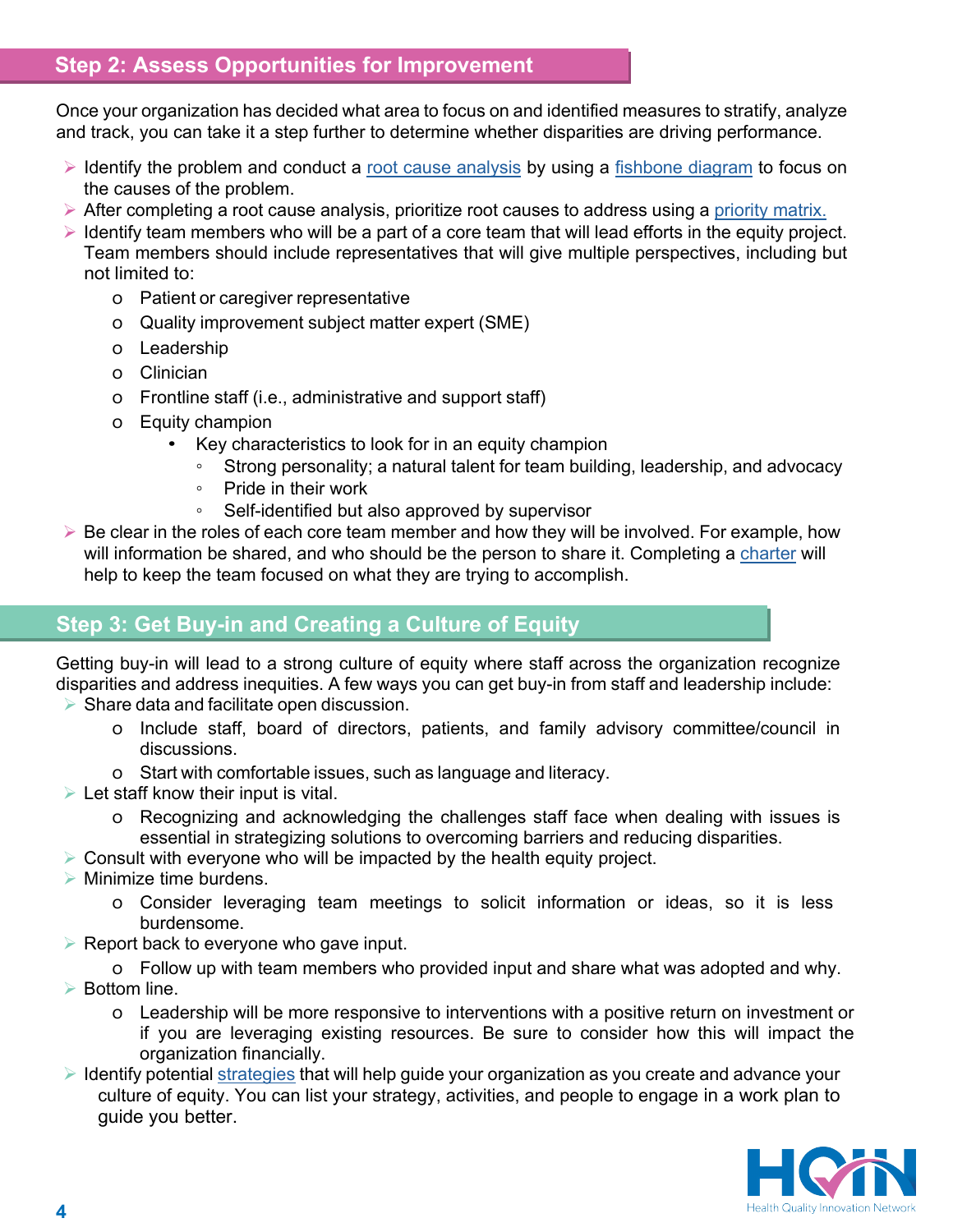# **Step 4: Identify Intervention and Modality**

 Identify **activities** that will address the root cause and specify **who** it will cover. For example, you may have identified a cultural disconnect between providers and the population you serve; therefore, implementing cultural competency training for your providers may be one activity to execute. Start with activities you identified in your [priority matrix](https://hqin.org/resource/priority-matrix/) as the most important and feasible to address.

| <b>Example of Activities</b>                                                                           | <b>Examples of Who it Can Impact</b>    |
|--------------------------------------------------------------------------------------------------------|-----------------------------------------|
| Cultural competency training                                                                           | Providers; clinical staff               |
| Language and literacy service enhancement                                                              | <b>Patients</b>                         |
| Restructuring care team or department                                                                  | Microsystem (departments or care teams) |
| Providing financial incentives                                                                         | Organization                            |
| Engaging the community; establishing<br>community partners or participating in<br>community coalitions | Community                               |

 $\triangleright$  Define how the activity will be delivered. There are different modalities in which you can execute actions. For example, will the competency training for providers be held in-person or online? Take into consideration the feedback received from staff when determining the best modality for certain activities.





```
In-person \left(\begin{matrix} 1 & 0 \\ 0 & 1 \end{matrix}\right) and \left(\begin{matrix} 1 & 0 \\ 0 & 1 \end{matrix}\right) and \left(\begin{matrix} 1 & 0 \\ 0 & 1 \end{matrix}\right) and \left(\begin{matrix} 1 & 0 \\ 0 & 1 \end{matrix}\right) and \left(\begin{matrix} 1 & 0 \\ 0 & 1 \end{matrix}\right) and \left(\begin{matrix} 1 & 0 \\ 0 & 1 \end{matrix}\right) and \left(\begin{matrix} 1 & 0 \\ 0 &
```




**Internet Information** technology **Information I** 

# **Step 5: Plans for Sustainability**

Communicate with your organization about the project's status to keep everyone abreast of its progress or change in objectives. Using a [communications plan](https://hqin.org/resource/communications-plan-worksheet/) to identify your audience and available communication channels will help organize lines of communications and the different modalities in which you can communicate progress. As interventions are determined to be successful at a smaller scale, a decision must be made on whether adopting and scaling the intervention across the organization will be [sustainable.](https://hqin.org/resource/sustainability-decision-guide/) A few ways to share information include:

- Visual display of outcomes to keep staff and patients informed (e.g., run charts)
- $\triangleright$  Dashboard reports displaying information across multiple levels of an organization (e.g.,quarterly leadership dashboards with benchmarks and targets at a summary level across services)
- Highlight progress in staff and board meetings
- Offer recognition and celebrate success for motivation

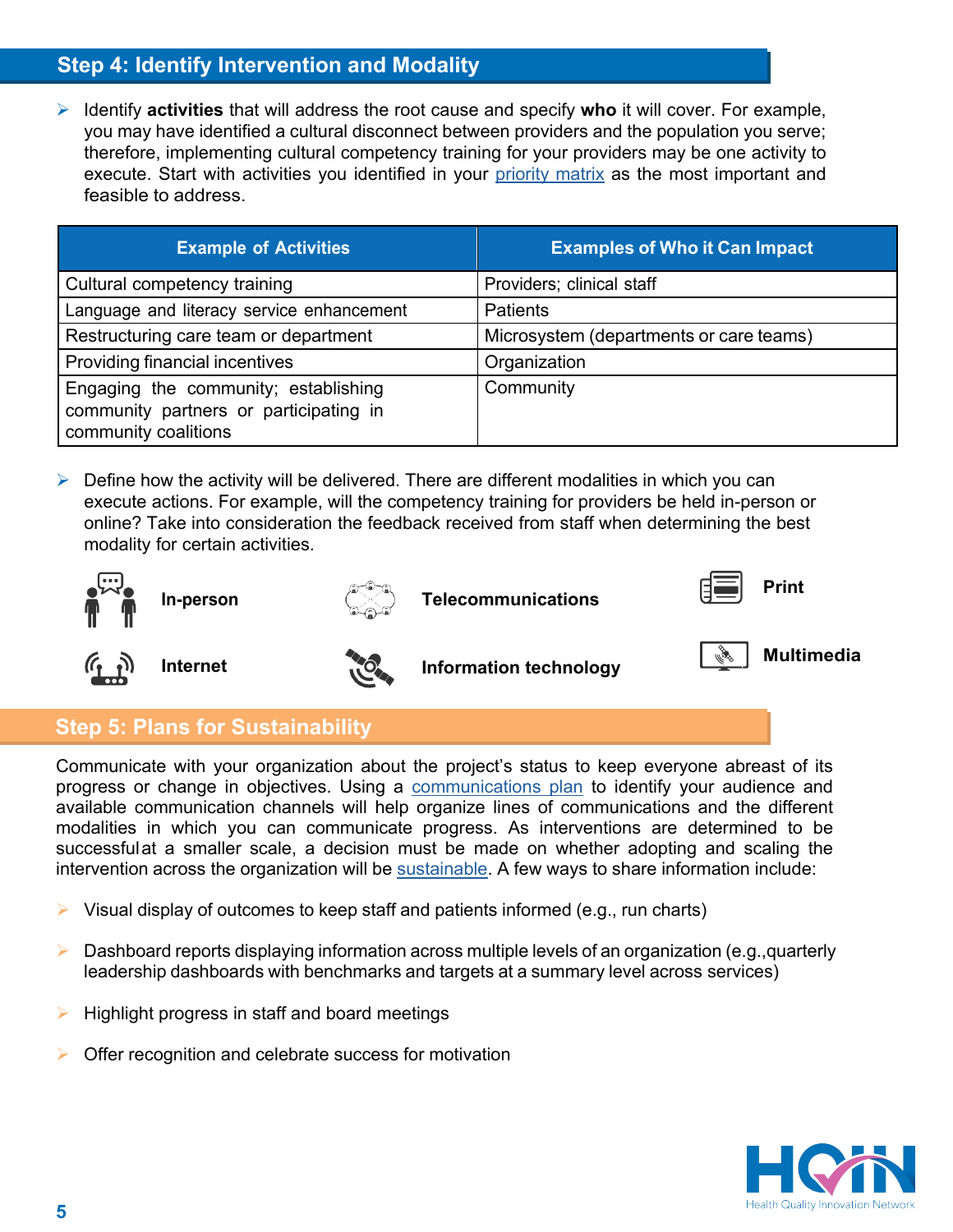# **Part III Toolbox**

Below is a list of tools and templates to embark on your disparity project. Access links to toolkits withindepth resources to continue your journey to understanding inequities and advancing to providing equitable care.

#### [Fishbone Diagram:](https://hqin.org/wp-content/uploads/2021/05/HQIN-Fishbone-Diagram_508-1.pdf)

Fishbone diagram template to list the root causes of a problem.

#### How to Use [the Fishbone Tool](https://www.cms.gov/Medicare/Provider-Enrollment-and-Certification/QAPI/Downloads/FishboneRevised.pdf#%3A%7E%3Atext%3DUse%20the%20fishbone%20diagram%20tool%20to%20keep%20the%2Cthat%20you%20can%20add%20minor%20detailed%20causes%20later) for Root Cause Analysis:

Instructions on how to use Fishbone tool for Root Cause Analysis.

#### Five Whys [Worksheet:](https://hqin.org/wp-content/uploads/2020/07/Five-Whys-Worksheet-508.pdf)

Five Whys worksheet where you can state a problem and the reasons for its cause.

#### PDSA [Worksheet:](https://hqin.org/wp-content/uploads/2021/03/PDSA-Worksheet-508.pdf)

PDSA template that will guide you through the PDSA cycle of your project.

#### [Sustainability](https://hqin.org/resource/sustainability-decision-guide/) Decision Guide:

This decision guide helps leaders or teams determine if the interventions and changes they are making are sustainable.

#### Health Equity [Organizational](https://hqin.org/resource/health-equity-organizational-assessment/) Assessment:

Assessment to determine what strategies to implement based on your organizations stage in addressing health disparities.

#### [Communications](https://hqin.org/resource/communications-plan-worksheet/) Plan Worksheet:

Template to use to plan communications regarding improvement projects.

#### Creating [a Culture](https://hqin.org/resource/creating-a-culture-of-equity-work-plan/) of Equity Work Plan:

Work plan template to list strategies and activities associated to those strategies including who is responsible and how it will be sustained; it also includes a timeline.

[Priority Matrix:](https://hqin.org/resource/priority-matrix/)

Tool to help prioritize which root causes to address first.

#### Performance Improvement [Project Charter:](https://hqin.org/resource/performance-improvement-project-charter/)

Template to clearly establish goals, scope, timing, milestones and team roles and responsibilities for an improvement project.

#### REAL Data Collection Script and [Definition:](https://hqin.org/resource/real-data-collection-script-and-definition/)

Reasons to consistently collect race, ethnicity, and language and where to collect data; recommended script for staff to use when screening for patient's ethnicity, race and language and definition for each race and ethnicity.